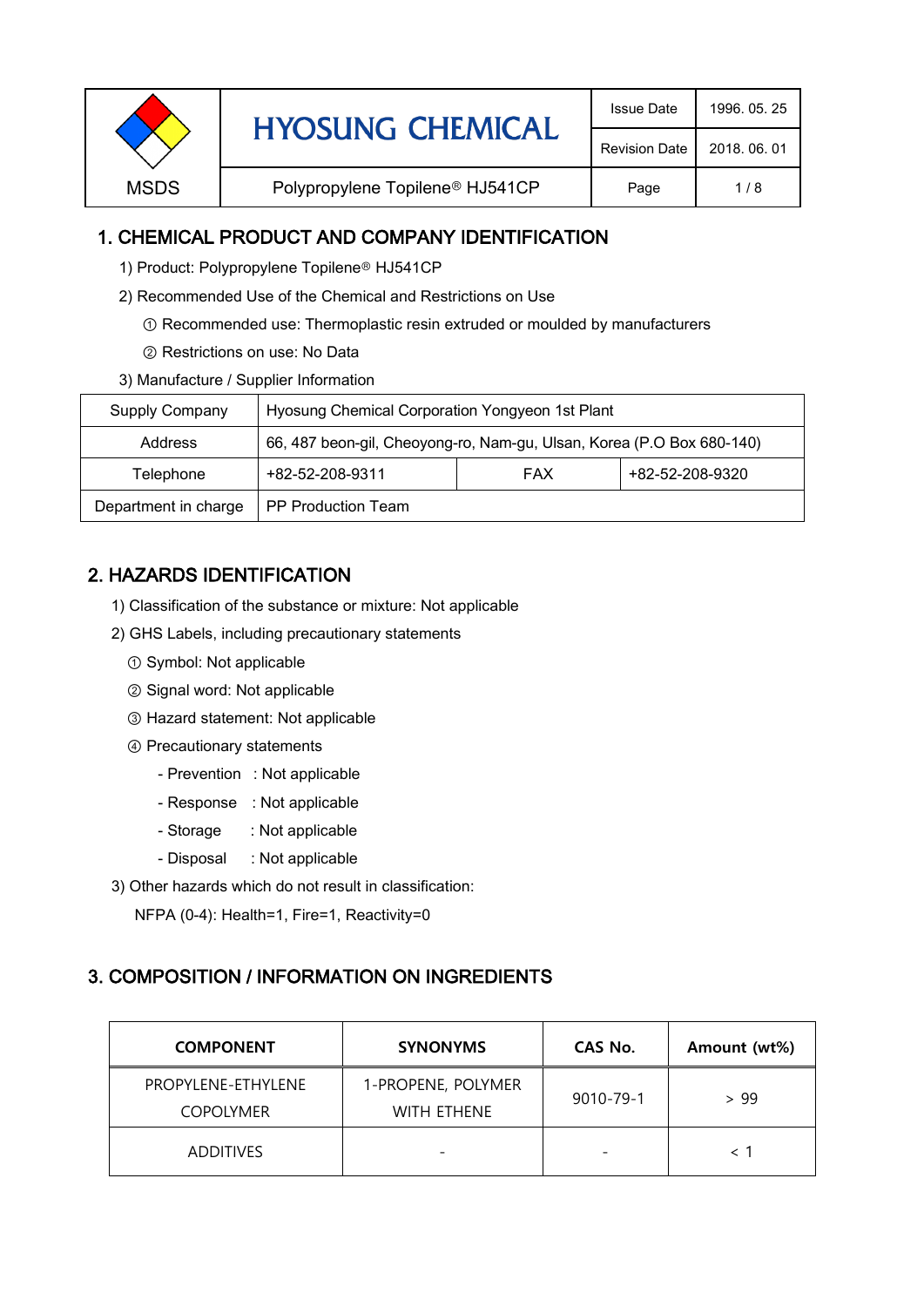|             | <b>HYOSUNG CHEMICAL</b>                     | <b>Issue Date</b>    | 1996, 05, 25 |
|-------------|---------------------------------------------|----------------------|--------------|
|             |                                             | <b>Revision Date</b> | 2018, 06, 01 |
| <b>MSDS</b> | Polypropylene Topilene <sup>®</sup> HJ541CP | Page                 | 2/8          |

#### 4. FIRST AID PROCEDURES

- 1) Eye Contact
	- · In case of contact with substance, rinse your eyes immediately with running water for at least 20 minutes.
	- · Take medical action.
- 2) Skin Contact
	- · In case of contact with substance, rinse your skin immediately with running water for at least 20 minutes.
	- · Remove contaminated cloths including shoes immediately.
	- · Take medical action.
- 3) Inhalation
	- · Take medical action.
	- · Move into fresh air.
	- · If short of breathing, provide oxygen supply system.
- 4) Ingestion
	- · Do not put anything into the mouth of an unconscious person.
	- · Take medical action.
- 5) First-Aid Treatment and Information on Medical Doctors
	- · Let a medical provider know about the substance and take appropriate protection.

## 5. FIRE FIGHTING MEASURES

- 1) Suitable (Unsuitable) Extinguishing Media
	- · Extinguishing media: Water, Carbon dioxide, Extinguishing powder, Firefighting foam
	- · Unsuitable Extinguishing media: No data
	- · Large fire: Firefighting, Water spray
- 2) Specific Hazards from Chemical Material
	- · Toxicant from combustion: Pyrolysis or combustion cause irritative gases or carbon dioxides.
- 3) Fire Fighting Procedures and Equipment
	- · If it can be done without risk, move container from fire area.
	- · If it will be leak, do not spray high-pressure water stream.
	- · Dike for later processing.
	- · Use extinguishing agents appropriate for surrounding fire.
	- · Avoid inhalation of materials and combustion products.
	- · Up the wind and avoid low area.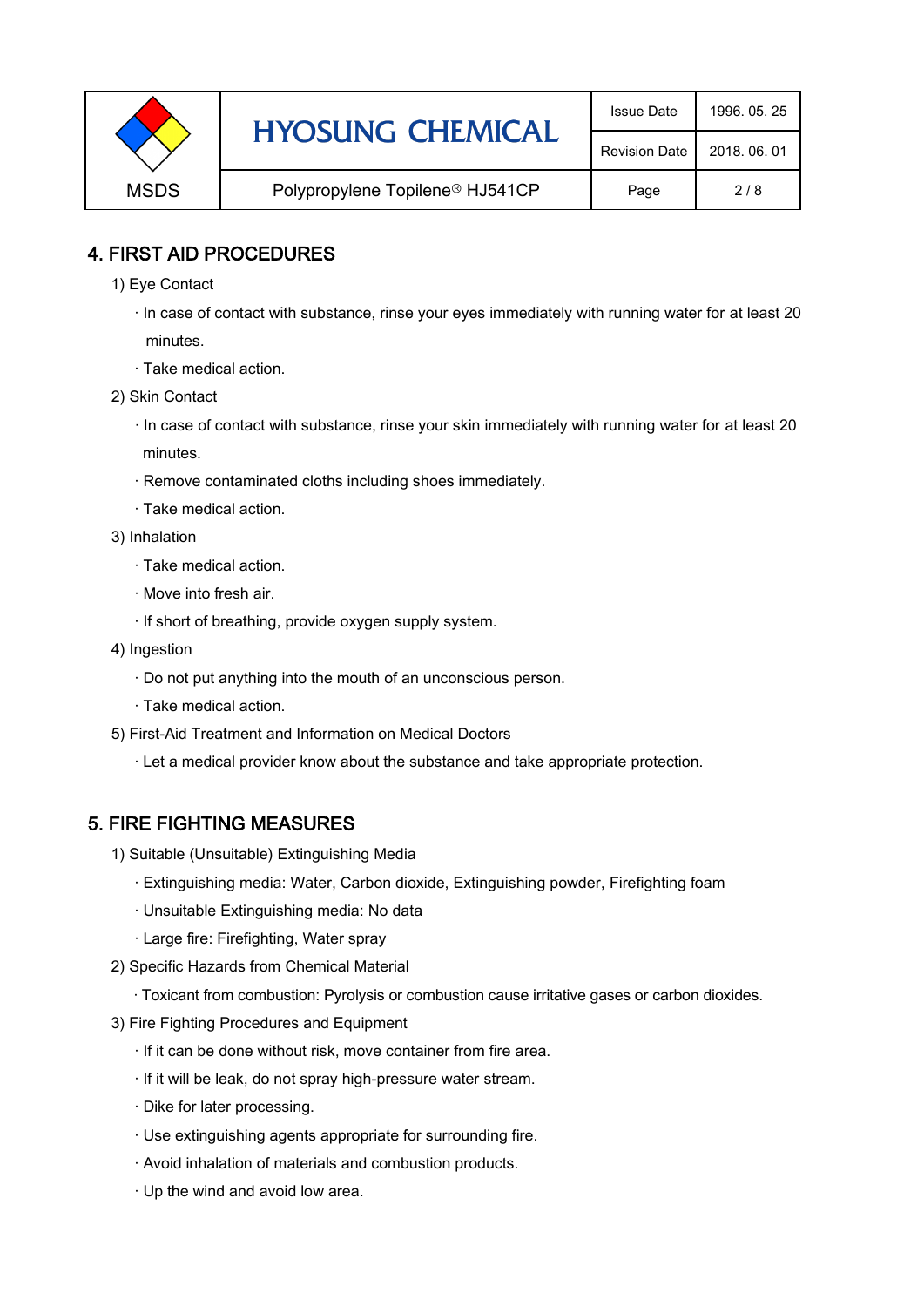|             | <b>HYOSUNG CHEMICAL</b>                     | <b>Issue Date</b>    | 1996, 05, 25 |
|-------------|---------------------------------------------|----------------------|--------------|
|             |                                             | <b>Revision Date</b> | 2018, 06, 01 |
| <b>MSDS</b> | Polypropylene Topilene <sup>®</sup> HJ541CP | Page                 | 3/8          |

## 6. ACCIDENTAL RELEASE MEASURES

- 1) Personal Precautions, Protective Equipment and Emergency Procedures
	- · Remove all flammable sources.
	- · If it is not dangerous, stop leaking.
	- · Take caution of substances and conditions that should be avoided.
	- · Ventilate properly.
	- · Do not touch the effluents or walk around the area.
	- · Prevent producing dust.
- 2) Environmental Precautions
	- · Release to air: Not available
	- · Release to soil: Not available
	- · Release to water: Not available
- 3) Purification and Removal Methods
	- · Small leak: Put in proper containers for waste.
	- ,· Large leak: To minimize the spread, cover it with plastic sheets or water-proof cloths and keep it away from water.

#### 7. HANDLING AND STORAGE

- 1) Handling
	- · Avoid direct physical contact.
	- · Wash thoroughly after use.

· Take precautionary measures to prevent against explosion risks, as all types of polymers may develop dust during transporting or grinding of granules.

- 2) Storage
	- · Keep stored in airtight containers.
	- · Keep stores in a cool, dry place.
	- · Place in an appropriate space in compliance with local regulation.

#### 8. EXPOSURE CONTROLS AND PERSONAL PROTECTION

- 1) Exposure Limits and Biological Exposure Limits of Chemical
	- · KOSHA: No data
	- · AIHA: No data
	- · ACGIH: No data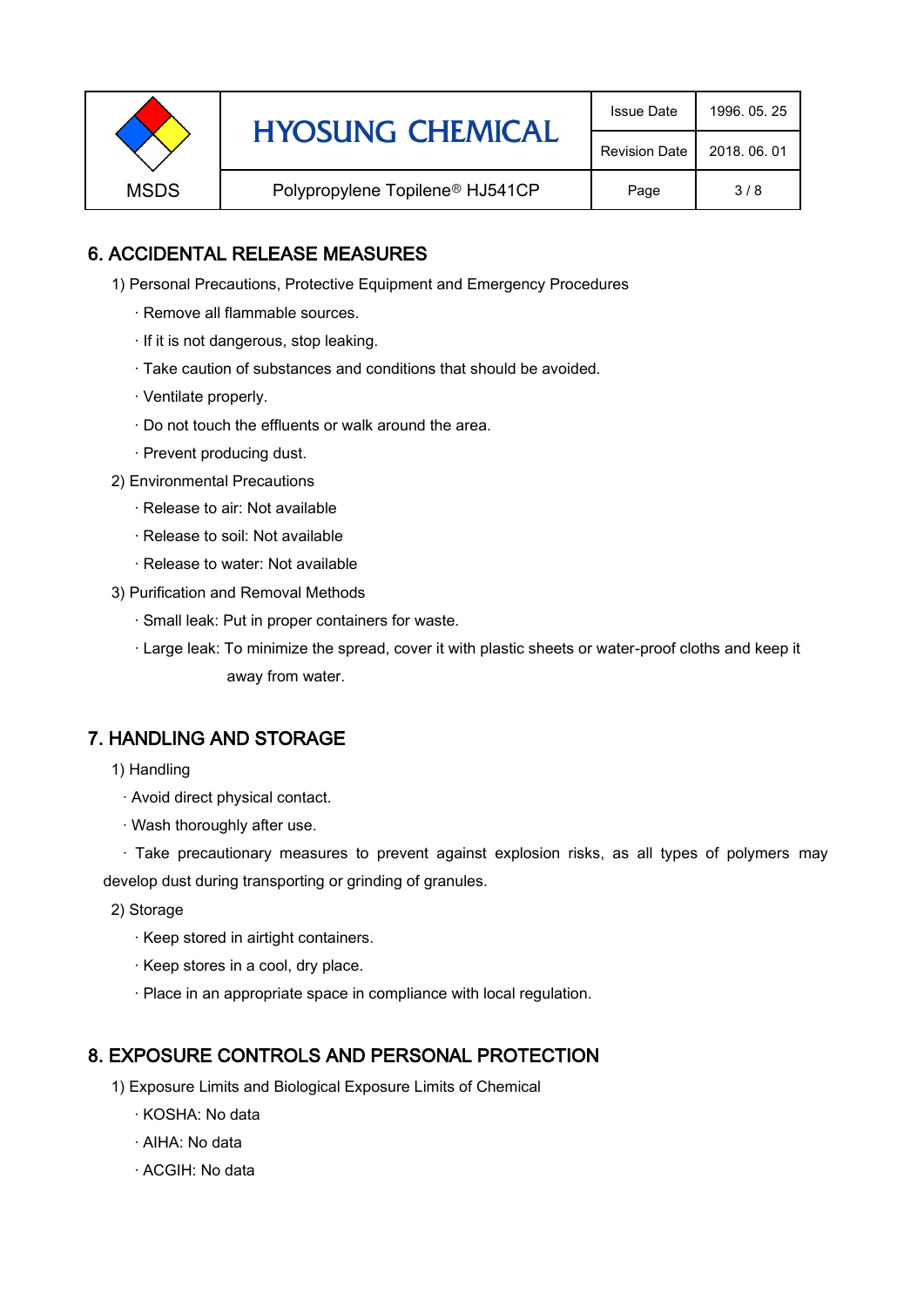|             | <b>HYOSUNG CHEMICAL</b>                     | <b>Issue Date</b>    | 1996, 05, 25 |
|-------------|---------------------------------------------|----------------------|--------------|
|             |                                             | <b>Revision Date</b> | 2018, 06, 01 |
| <b>MSDS</b> | Polypropylene Topilene <sup>®</sup> HJ541CP | Page                 | 4/8          |

- · OSHA: No data
- · Biological exposure limits: No data
- 2) Engineering Management
	- · Install local ventilation system.

· Ventilation equipment should be explosion-proof if explosive concentrations of dust, vapor of fume are present.

- 3) Personal Protective Equipment
	- ① Respiratory protection
		- · Use approved respirator if unable to control airborne dust, fumes, and vapor.
	- ② Eyes protection
		- · The wearing of chemical safety goggles or face shield is recommended.
		- · Install eyes washing facilities and quick drench shower near work areas.
	- ③ Hands protection
		- · The wearing of protective gloves is recommended to prevent exposure.
	- ④ Human body protection
		- · The wearing of protective clothing is recommended to prevent exposure.

## 9. PHYSICAL AND CHEMICAL PROPERTIES

- 1) Appearance: White pellet
- 2) Odor: Odorless
- 3) Odor Threshold: No data
- 4) pH: No data
- 5) Melting / Freezing Point: 130 ~ 170 ℃
- 6) Initial Boiling Point or Boiling Point Range: No data
- 7) Flash Point: No data
- 8) Evaporation Rate: No data
- 9) Flammability (Solid, Gas) : No data
- 10) Upper / Lower Flammability or Explosive Limits: No data
- 11) Vapor Pressure: No data
- 12) Solubility: Insoluble
- 13) Vapor Density: No data
- 14) Relative Density: 0.88~0.92 kg/L (at 20℃)
- 15) N-Octane / Water Partition Coefficient: No data
- 16) Auto Ignition Temperature: 400℃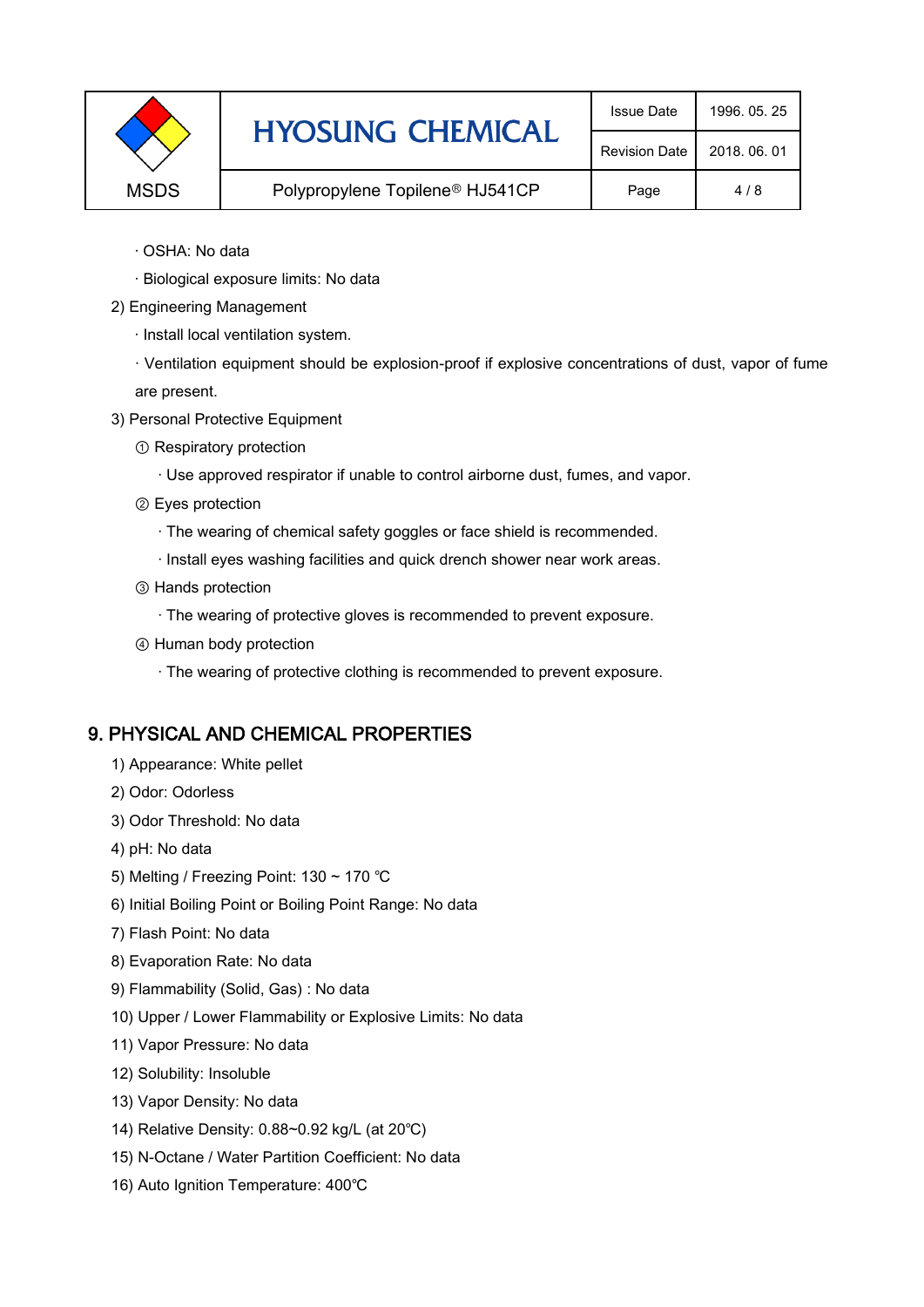|             | <b>HYOSUNG CHEMICAL</b>                     | <b>Issue Date</b>    | 1996, 05, 25 |
|-------------|---------------------------------------------|----------------------|--------------|
|             |                                             | <b>Revision Date</b> | 2018, 06, 01 |
| <b>MSDS</b> | Polypropylene Topilene <sup>®</sup> HJ541CP | Page                 | 5/8          |

- 17) Decomposition Temperature: No data
- 18) Viscosity: No data
- 19) Molecular Weight: >10,000

# 10. STABILITY AND REACTIVITY

- 1) Chemical Stability
	- · Stable under normal temperature and pressure.
- 2) Possibility of Hazardous Reaction
	- · Will not occur under normal temperature and pressure.
- 3) Condition to Avoid
	- · Avoid contact with water.
	- · Keep away from heat, sparks and flame.
	- · Avoid contact with strong oxidizing agents, strong alkaline and strong acid.
- 4) Incompatibility with Other Materials
	- · Strong oxidizing materials, Flammable substance.
- 5) Hazardous Decomposition Product

· At elevated temperatures the material will begin to decompose, producing fumes that can contain carbon monoxide, acrolein, aldehydes, and unidentified organic compounds.

#### 11. TOXICOLOGICAL INFORMATION

- 1) Information on the Likely Routes of Exposure
	- · Inhalation: No data
	- · Ingestion: No data
	- · Skin contact: No data
	- · Eye contact: No data
- 2) Delayed and Immediate Effects and Chronic Effects From Short or Long Term Exposure
	- Acute toxicity
		- · Oral: No data
		- · Skin: No data
		- · Inhalation: No data
	- Skin corrosion / irritation: No data
	- Serious eye damage / eye irritation: No data
	- Respiratory sensitization: No data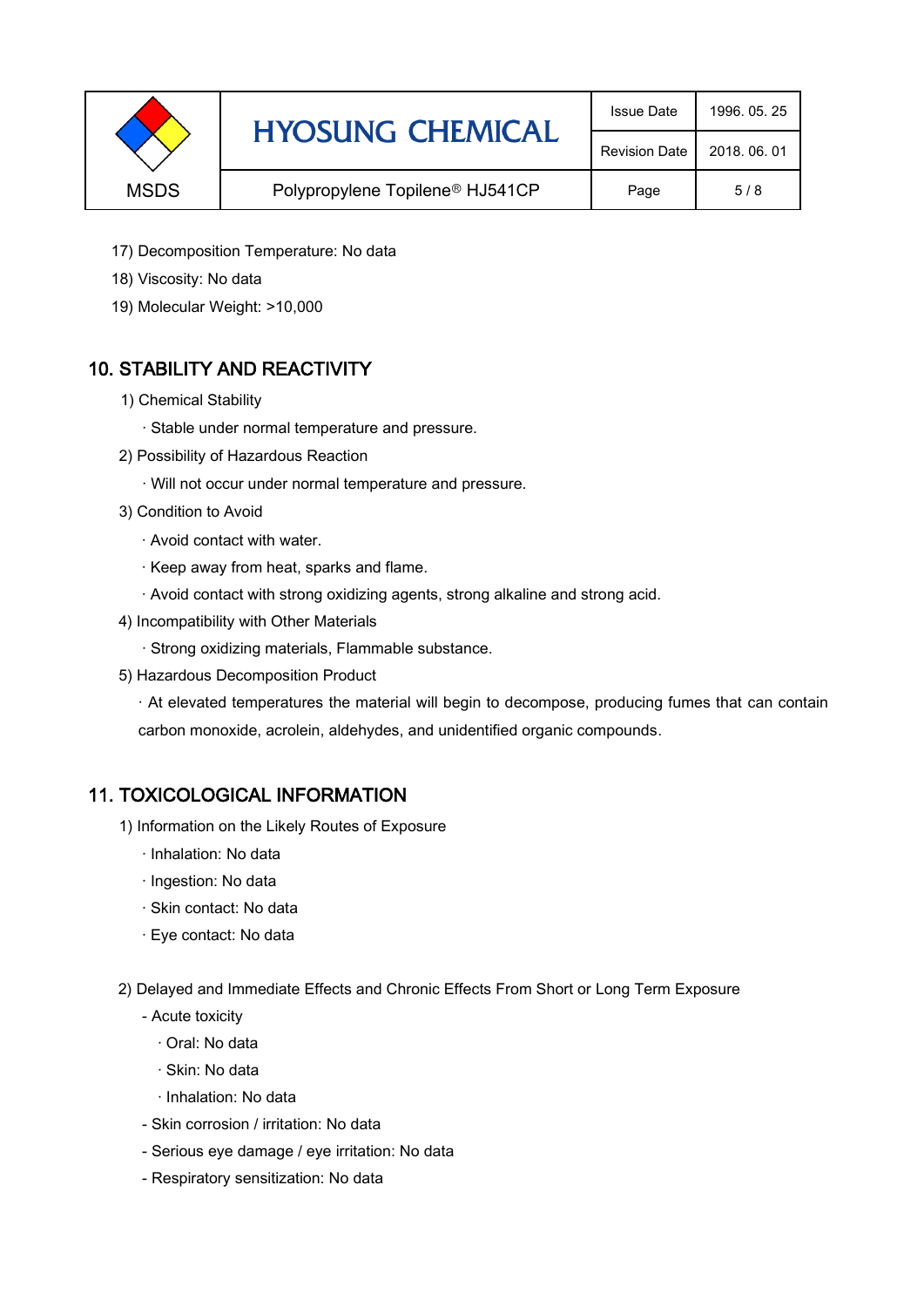|             | <b>HYOSUNG CHEMICAL</b>                     | <b>Issue Date</b>    | 1996, 05, 25 |
|-------------|---------------------------------------------|----------------------|--------------|
|             |                                             | <b>Revision Date</b> | 2018, 06, 01 |
| <b>MSDS</b> | Polypropylene Topilene <sup>®</sup> HJ541CP | Page                 | 6/8          |

- Skin sensitization: No data
- Carcinogenicity
	- · Industrial Safety & Health Law: No data
	- · IARC: No data
	- · OSHA: No data
	- · ACGIH: No data
	- · NTP: No data
	- · EU CLP: No data
- Gem cell mutagenicity: No data
- Reproductive toxicity: No data
- Specific target organ systemic toxicity (Single exposure)
- Specific target organ systemic toxicity (Repeated exposure)
- Aspiration hazard: No data

#### 12. ECOLOGICAL INFORMATION

- 1) Ecotoxicity: No data
- 2) Persistence and Degradability: No data
- 3) Bioaccumulative Potential: No data
- 4) Mobility in Soil: No data
- 5) Other Adverse Effects: No data

## 13. DISPOSAL CONSIDERATIONS

- 1) Disposal Method
	- · Dispose in accordance with all applicable environmental regulations.
	- · Empty containers should be recycled or disposed of through an approved waste management facility.
- 2) Disposal Considerations
	- · For proper disposal of used material, an assessment must be completed to determine the proper and permissible waste management options under applicable rules, regulations and laws.

## 14. TRANSPORT INFORMATION

- 1) UN Number: Not regulated as a hazardous material
- 2) UN Proper Shipping Name: Not applicable
- 3) Hazard Class: Not applicable
- 4) Packing Group: Not applicable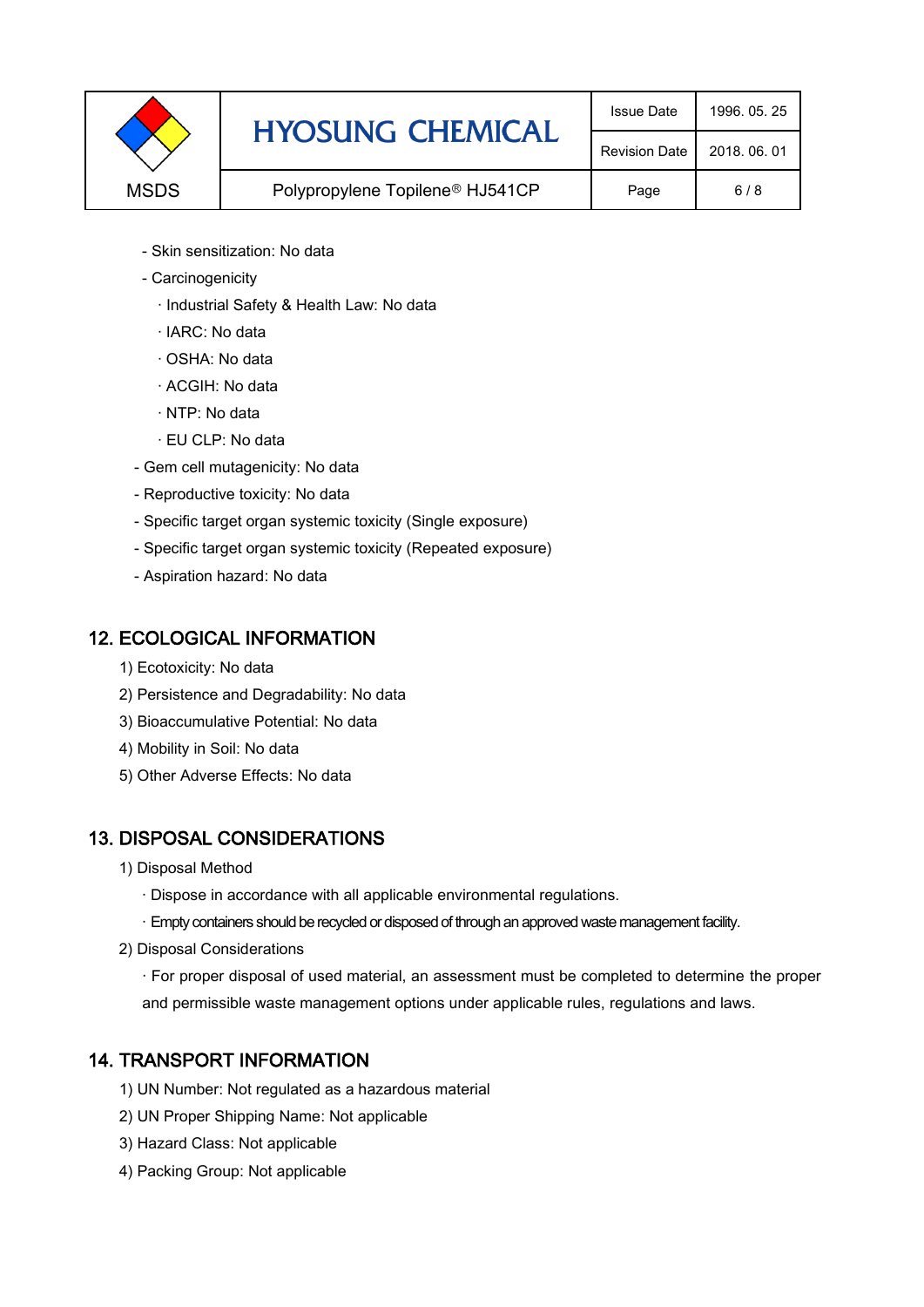|             | <b>HYOSUNG CHEMICAL</b>                     | <b>Issue Date</b>    | 1996, 05, 25 |
|-------------|---------------------------------------------|----------------------|--------------|
|             |                                             | <b>Revision Date</b> | 2018, 06, 01 |
| <b>MSDS</b> | Polypropylene Topilene <sup>®</sup> HJ541CP | Page                 | 7/8          |
|             |                                             |                      |              |

- 5) Marine Pollutant: Not applicable
- 6) DOT Number: Not regulated as a hazardous material
- 7) IATA Number: Not regulated as a hazardous material
- 8) IMDG Code: Not regulated as a hazardous material
- 9) Further information: Not a hazardous material under DOT, IATA and IMDG
- 10) Special Precautions for User
	- · Emergency management type of fire: Not applicable
	- · Emergency management type of leak: Not applicable

## 15. REGULATORY INFORMATION

- 1) Industrial Safety and Health Law (KOREA): Not applicable
- 2) Toxic Chemical Substance Subject to Management Act (KOREA): Not applicable
- 3) Hazardous Material Safety Act (KOREA): Not applicable
- 4) Other Local or International Regulation
	- Persistent Organic Pollutant Management Law (KOREA): Not applicable
	- EU Classification
		- · Classification: Not applicable
		- · Risk Phrases: Not applicable
		- · Safety Phrases: Not applicable
	- US Regulations
		- · OSHA: Not applicable
		- · CERCLA: Not applicable
		- · EPCRA 302: Not applicable
		- · EPCRA 304: Not applicable
		- · EPCRA 301: Not applicable
	- Rotterdam Convention material: Not applicable
	- Stockholm Convention material: Not applicable
	- Montreal Protocol on Substance: Not applicable

## 16. OTHER INFORMATION

- 1) Reference
	- · KOSHA: Material Safety Data Sheet